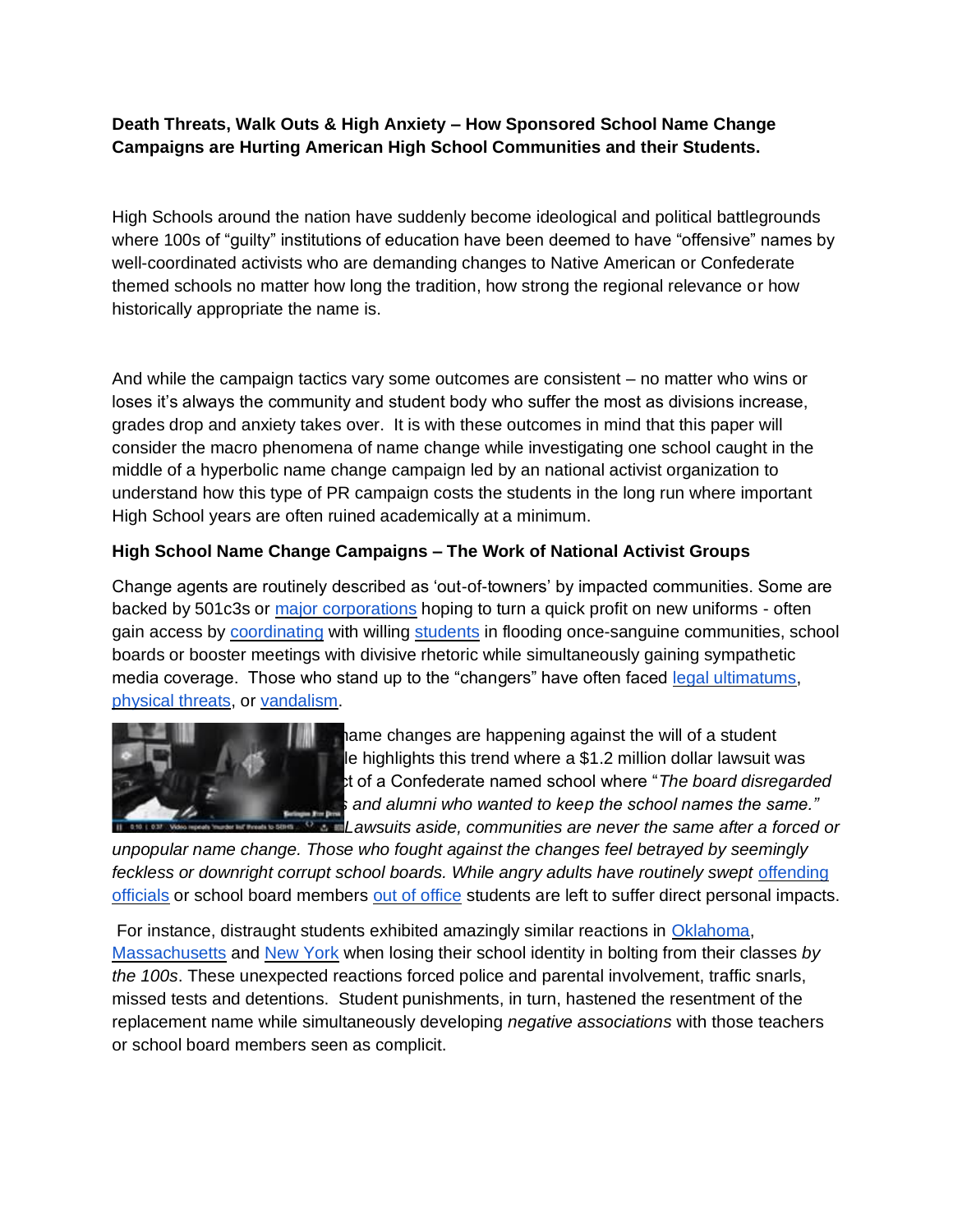In Vermont a student who had been subject to a school change campaign became so upset he sent a string of [death threats](http://www.burlingtonfreepress.com/videos/news/2017/04/21/video-repeats-) to the 11 students seen as the instigators of the campaign and their staff accomplices. And in California, five students undergoing a name change campaign have [ideated suicide](http://www.nvusd.org/cms/page_view?d=x&piid=&vpid=1462354710894) while others at the same school were suspended for a hazing incident.

# **The Impacts of a Negative-Based "Change" Narrative Thrust on Communities, Schools & Students**

Findings in the [Journal of Contemporary Educational Psychology](https://www.researchgate.net/profile/Elli_Schachter/publication/229251885_High_school_identity_climate_and_student_identity_development/links/00b7d52c85b9055b4a000000/High-school-identity-climate-and-student-identity-development.pdf) explain that a teenager's positive identity formation is closely tied to their High School experience. Identity development, it's argued, can strongly correlate to personal affirmation. As school's symbol is traditionally meant to convey the power of sports teams, it also helps form aspects of a student's identity. Thus, a teenager's affiliations with a school's long-term traditions, the wearing of shared "power" images or via participation in bonding behavior - such as singing theme songs, firing of a canon or participating in a pep-rally - help bond students to their school's image, theme or name.

Participation in school traditions also heightens one's sense of [belonging](https://www.researchgate.net/publication/21534026_Sense_of_Belonging_A_Vital_Mental_Health_Concept) to both their peer group and community as most residents share - or shared as students themselves - the same rituals and identity. Thus [Social Scientists](https://books.google.com/books?id=-27m10R_LlMC&pg=PA48&lpg=PA48&dq=Shared+rituals+as+community+building+skills&source=bl&ots=E69FonKW_K&sig=L2-Msf9x5tz9EtlllnH-rlqVE3Y&hl=en&sa=X&ved=0ahUKEwjB0JPbmffTAhWB7SYKHfkvAWkQ6AEIKjAB#v=onepage&q=Shared%20rituals%20) suggest that students who participate in these rituals are perpetuating an important act called "community building" such that the loss of a school name impacts both the students and community identity negatively.

"Change" advocates attempt to sever this positive relationship by conjuring up a school's namesake as a historic villain or part of a *misdeed* as the *cause célèbre* in projecting *Guilt by Association* in what social scientists call the fallacy of [Presentism.](https://www.historians.org/publications-and-directories/perspectives-on-history/may-2002/against-presentism) These campaigns attack a teen's identity via embarrassment or guilt. The authors of *Helping Your Depressed Teenager* write that "Identity is the sense of one's special place in the world" and that "Teenagers are constantly trying to discover who they are, who they will become and where they belong." They suggest during their identity formation "teenagers are very sensitive to criticisms and rejections" and need acceptance and understanding in order to help them cope. Experts warn that a student's lack of coping skills in being able to intellectually defend themselves from such attacks can retard formation of positive identity thus making them highly vulnerable to behavioral or emotional outbursts.

These ["loss events"](https://www.tc.columbia.edu/faculty/gab38/faculty-profile/files/americanPsychologist.pdf) can also foster feelings equal to the loss of a close friend or family member and often lead to [group](http://journals.sagepub.com/doi/abs/10.1067/mpn.2002.127290) isolation which cascades into further emotional distress. To this end, the National Institute of Mental Heath [suggests](https://www.nimh.nih.gov/health/topics/post-traumatic-stress-disorder-ptsd/index.shtml) traumatized teens may feel disruptive Post Traumatic Stress Disorder symptoms for months. These fall into categories including Avoidance, Arousal or Cognition:

*Avoidance: "Staying away from places, events, or objects that are reminders of the traumatic experience or avoiding thoughts or feelings related to the traumatic event." Triggering of this*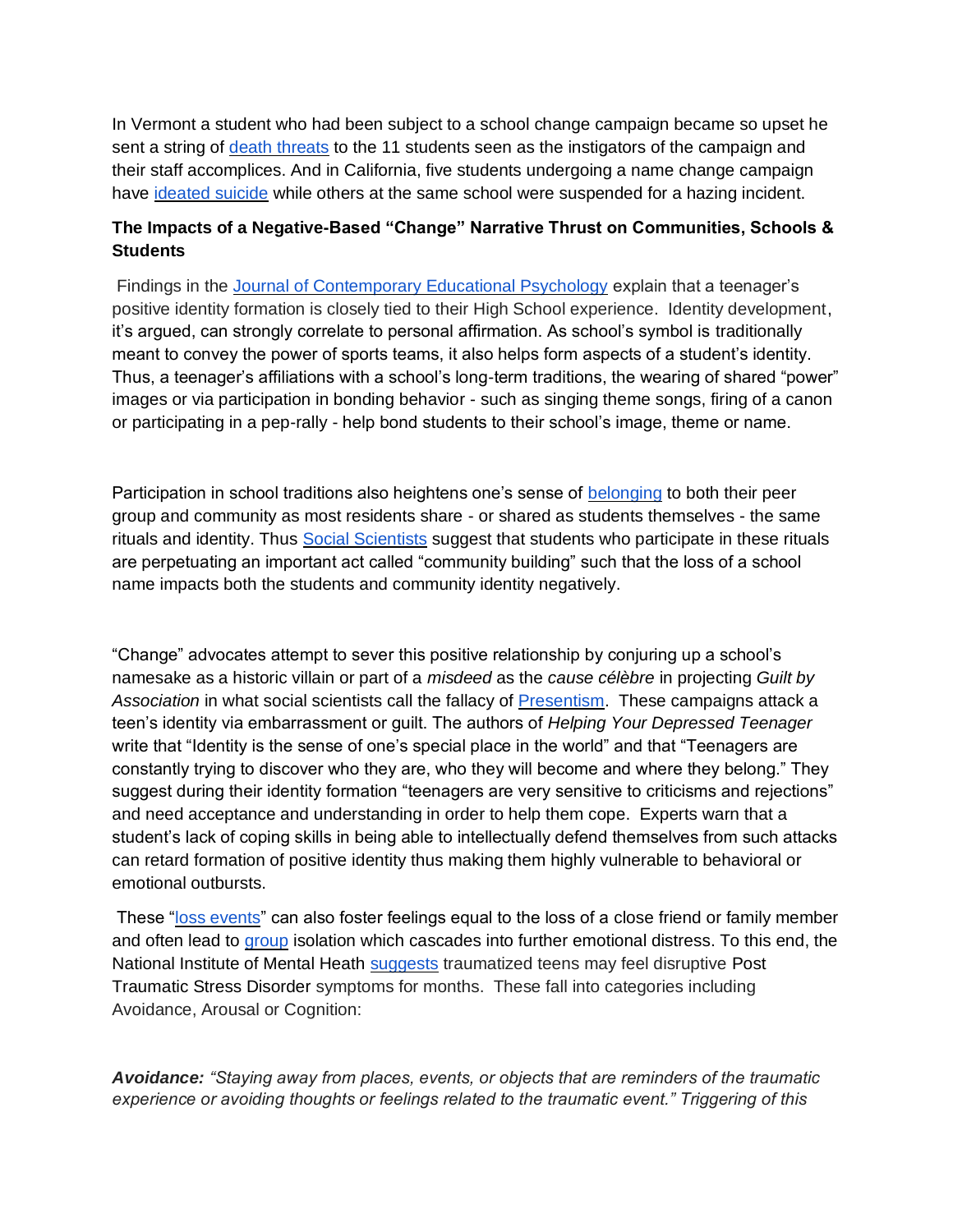*symptom can happen when she is reminded of that person such that they would avoid related places or issues.*

*Arousal (or Reactivity): 1) Easily startled; 2) Feeling Tense; 3) Difficulty Sleeping or 4) Having Angry Outbursts. These symptoms are usually consistent and "…may make it hard to do daily tasks, such as sleeping, eating, or concentrating."*

*Cognition (or Mood): 1) Trouble remembering key features of the traumatic event; 2) Negative thoughts about oneself or the world; 3) Distorted feelings like guilt or blame and 4) Loss of interest in enjoyable activities… may feel alienated or detached from close ones.* 

These symptoms are often accompanied by depression, substance abuse, or other [anxiety](https://www.nimh.nih.gov/health/topics/anxiety-disorders/index.shtml)  [disorders](https://www.nimh.nih.gov/health/topics/anxiety-disorders/index.shtml) which include restlessness or on edge; easily fatigued; difficulty concentrating or irritability.

## **P***ast Positive Mindset* **vs.** *Past Negative Mindsets – A Coping Mechanism*

Students exposed to a "change" campaign may be separated into two groups; those who ignore, reject or rationalize the historic guilt narrative and those who absorb, internalize or identify with it. Stanford Psychologist Phil Zimbardo's [The Time Paradox,](http://www.goodreads.com/book/show/2631984-the-time-paradox) describes two groups; 1) those students who have a "*past positive mindset*" and 2) those holding a "*past negative mindset*".

Zimbardo describes "past negative mindsets" as those who evaluate situations through the *perception* of *a past trauma*. These people are likely to feel slighted and, ultimately, will seek to exact some sort of *retribution* to '*even the cultural score*' by maintaining a "*vendetta mentality.*"

Zimbardo calls this so polarizing as to typically *undercut attempts at peaceful reconciliations* based on a belief that new generations are *obligated to avenge* slights or crimes against *prior*  generations. Alternatively, students with "past positive mindsets" are those who *would explore the shared positive experiences or views of the past* and *seek to maintain* the school's preattack cultural and political status quo. Specially, they would seek to *conserve or re-create in the present with what was good or positive in the past*.

Zimbardo finds those who have developed a **past negative mindset** are likely to be: *More Aggre*ssive and *Anxious*; Less Conscientious or Considerate; *more depressed*; less stable, *less friendly*, less happy, have lower self esteem and "*higher tempers*" than their past **positive mindset peers**.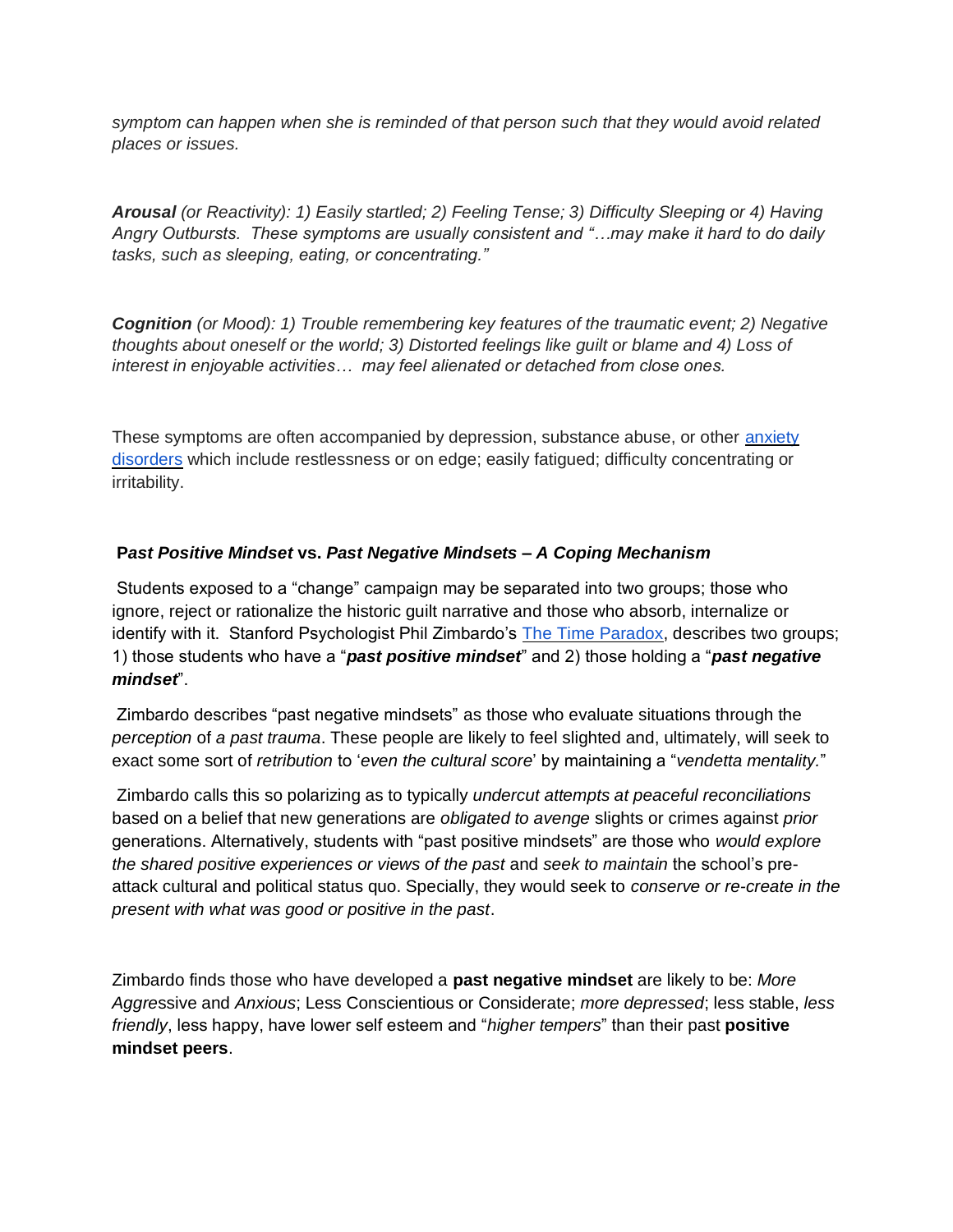**Case Study J.E.B. Stuart H.S., Falls Church, Va.** (*Entire Analysis may be [viewed here](https://drive.google.com/file/d/0B4scrQ03kIlsQ003VWkyajUzWkk/view?usp=sharing)*)

J. E. B. Stuart High School in Falls Church, Va., was named in 1959 for a Confederate cavalry commander was often heralded as a model of diversity and mutual understanding as described in this 2001 National Geographic [story:](http://ngm.nationalgeographic.com/ngm/data/2001/09/01/html/fulltext3.html) *"So why would anyone want to immigrate to the U.S.?" I ask, wondering if the students can reconcile this country's ideals with its shortcomings. Hands go up. "It's the tolerance," adds one voice. And then another: "The best way for us to learn tolerance is just seeing people of other cultures every day here." Heads nod in agreement."*

And while the school also enjoyed a Presidential visit where it again was declared *a model of unity*, the tolerance narrative was shattered by change campaign launched when five student activists partnered with the NAACP in the fall of 2015. Stuart Senior Victoria Haver [describes](http://www.wusa9.com/mb/news/local/jeb-stuart-high-launches-packed-bus-tours-to-help-decide-name/441663586) the once-sanguine Stuart school environment in this May 2017 newscast: **"***People are very polarized… It's either, 'you're a racist and a bigot because you don't want the name changed,' or 'you hate America and you hate our history, because you do want it changed.***'"**

Another news headline declared, *"Tensions are rising in the controversy over changing the name … Three community leaders advocating to keep the name have filed police reports after they were called white supremacists on the anonymous web forum Fairfax Underground. Now, they say they won't attend the meeting out of [fear for their safety."](http://www.wusa9.com/mb/news/local/tensions-rising-over-changing-the-name-of-jeb-stuart-high-school/440607017)*

# **The Stuart Students Physical, Mental Health & Academic Health before and after the Campaign**

While the students at Stuart were feeling the stress and anxiety, the identity crisis was made worse when the official Fairfax County School Board's student survey [demonstrated that 89%](https://drive.google.com/open?id=0B4scrQ03kIlsOUtuRVgyOU5fOFE) of the student body had no interest in name change yet the hyperbolic change campaign *was not only allowed* to continue by key members of the school board but ramped up the heated rhetoric via sanctioned and sponsored student "outreach" campaigns. [Sensational FOIA's documents](http://www.stuartfacts.com/) demonstrate how closely the change campaign was being essentially run clandestinely by the NAACP. Given the aggressiveness of rhetoric and extent of freedom the NAACP had in reaching into the student body we would expect to see clear impact in how the Stuart students reacted in maintaining their group identity.

## **Measuring J.E.B. Stuart H.S.'s Group Identity 2014 vs. 2016**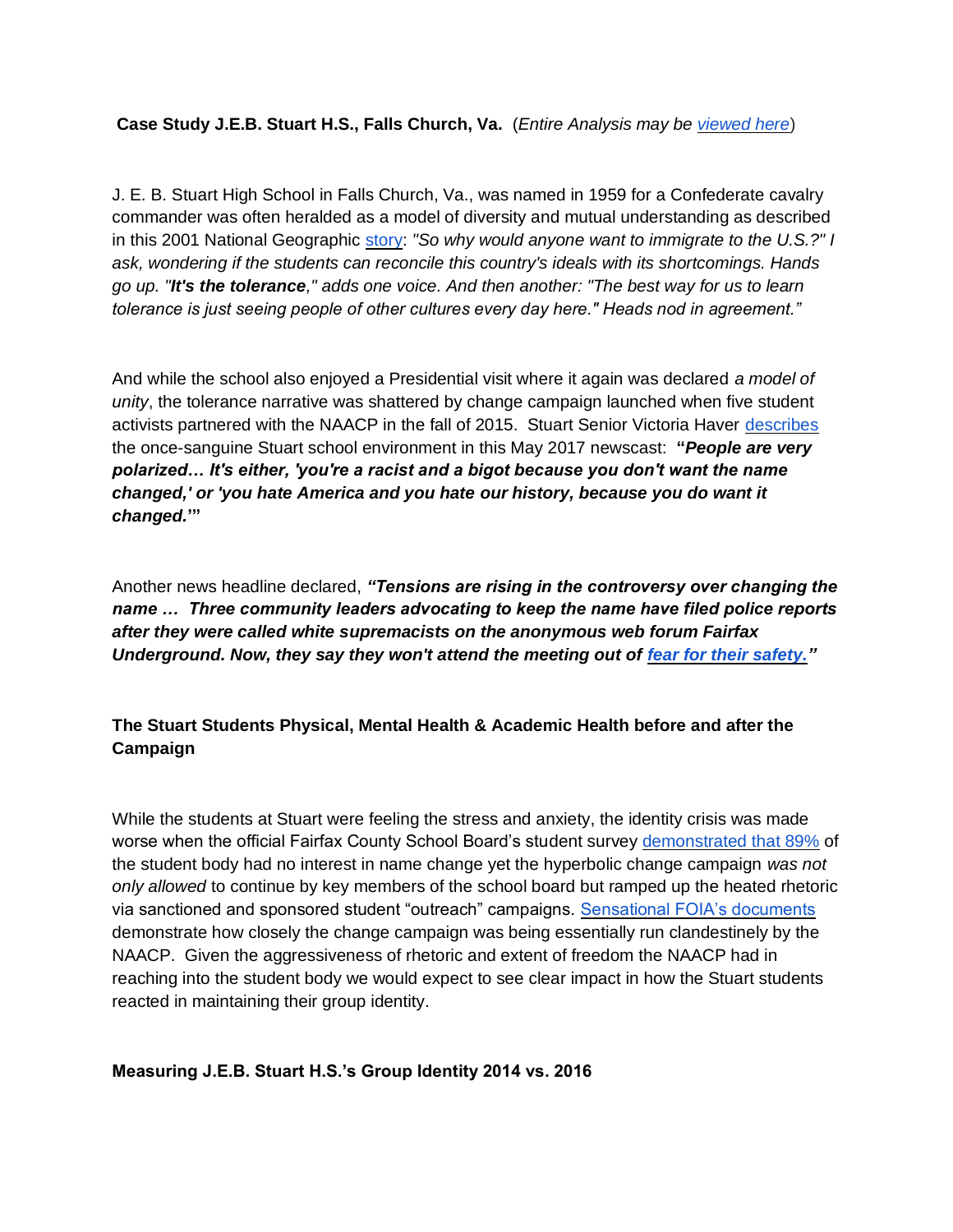Group identity [may be described](https://psychology.iresearchnet.com/social-psychology/group/group-identity/) as those social comparisons, norms and communication that forge common bonds and self identification; it helps define how [people feel about themselves](http://onlinelibrary.wiley.com/doi/10.1111/j.1467-8624.2008.01153.x/abstract?utm_source=Brilliant:+The+New+Science+of+Smart+Newsletter&utm_campaign=e63f9195e0-Brilliant_Report_16_1_2012&utm_medium=email&utm_term=0_9c734401c1-e63f9195e0-306129765) to include increasing one's pride, confidence and one's sense of well being. [Research suggests](http://www.freepatentsonline.com/article/Journal-Curriculum-Theorizing/173422699.html) that "The school yearbook is a sign of belonging--a documentation of social roles and allegiances." Thus, the yearbook words, symbols and images may be seen as a model to establish the strength of a school's group identity.

The J.E.B. Stuart yearbook, called the Saber, has routinely focused on celebrating J.E.B. Stuart in describing his family story, non-war exploits and strategic military accomplishments even within the past few years. Thus, we would expect to see stronger group identity when and where there are increased or overt positive tribute paid to the school's namesake.

**The Community of the Community of the Community of the Community of the Community of the Community of the Community of the Community of the Community of the Community of the Community of the Community of the Community of** 

Changes in images, graphics and *word* differences between the 2014 (left – the last full year before name change pressure started) and 2016 "Saber" should produce a reasonable measure of any group identity.

Tabulating each book's covers (front/back) suggest that in 2014 Stuart H.S. had very strong indicators of group identity where not one *individual's face* is seen. Instead the images, graphics and words all suggest the *primacy* of group identity elements where "JEB Stuart", or "Raiders" (the school's mascot) graphics and images, or of the school itself, make up the *primary* messaging value. The tally showcases 28 *primary* & 11 "incidental" where "incidental" may be seen as background but not the key image) *pride* images (N=39) are shown on the cover while 26 "Raider" images/graphics appear internally.

By 2016 - a full year into the name attack - there are *no longer any primary pride* images while three "incidental" identity images are shown (N=3). Internally, no "Raider" images/graphics were cited. Notably, the trend away from the "High" group identity shifted to "Low" in swapping out group-centric images to those which featured nearly exclusive non-affiliated individual or group shots where student's faces are clearly shown.

Moreover, the 2016 images do no aggregate around or clearly celebrate JEB Stuart, the Raiders or the school as was quite clear in 2014. Social scientists predict as group identities are lost, prior members will attempt to establish their independent or individual identities to separate themselves from their prior group affiliation – this trend away from strong group identity is evident.

## **Positive Group Identity at Nearby Washington & R. E. Lee High School**

Four miles away from J.E.B. Stuart is another confederate-themed high school called Washington & Lee (W&L). While J.E.B. has almost no public or internal school space interface with his image or characteristics just the opposite is true at W&L. Not only is Robert E. Lee's portrait common in the hallways and school offices, but his "General Characteristics" are updated within the hallways in several locations routinely while outdoors the Arlington public is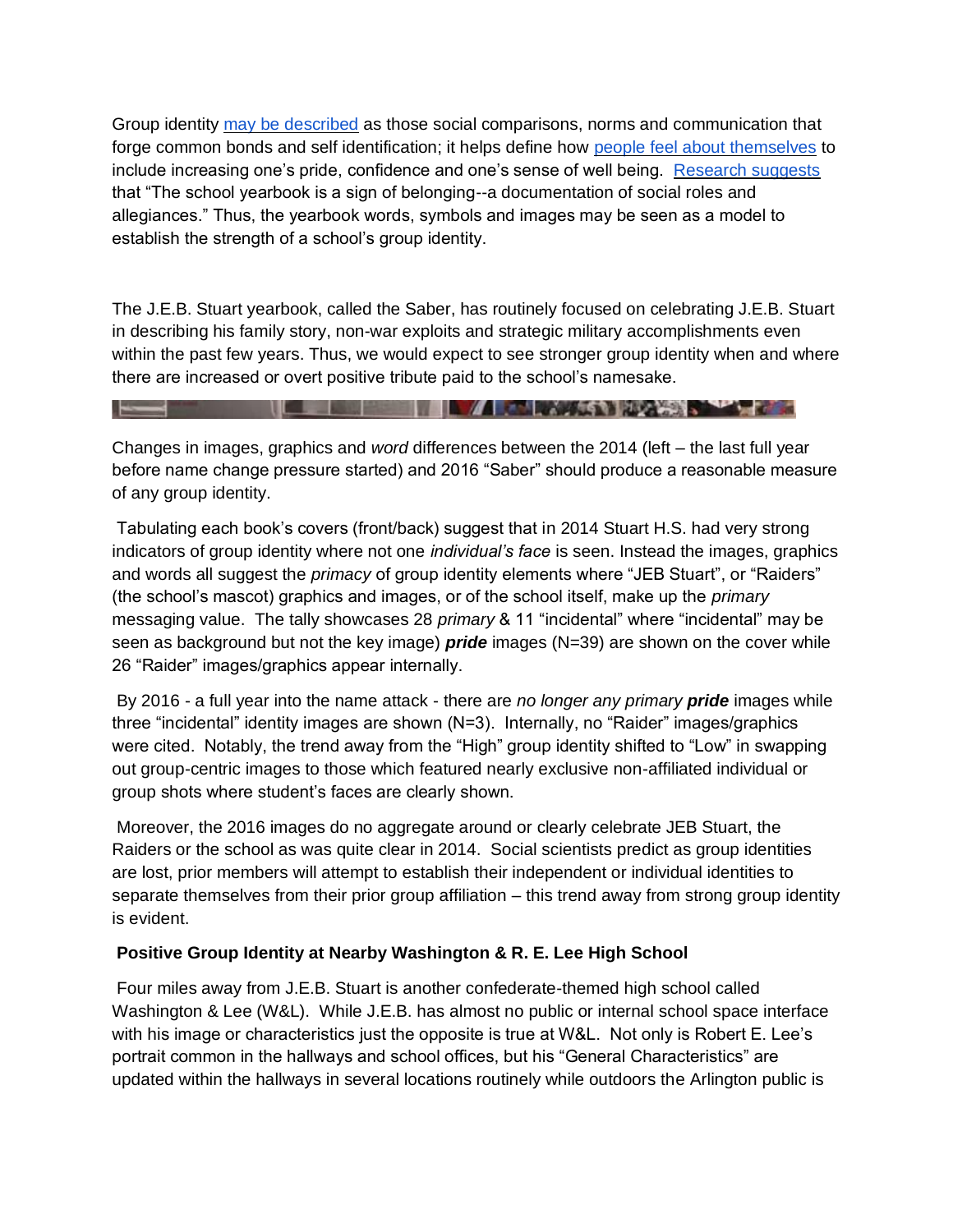regaled with a large mural of Lee comingling with the signatures of hundreds of graduated students.



On a related "Identity" note, only one of the many J.E.B. Stuart library biographies was checked out (one time) in five years while Fairfax County's R. E. Lee High School - alternatively - saw a healthy 68 Lee biography checkouts over the same period. This lack of literary interest correlates to the significant lack of "J.E.B. knowledge" demonstrated in student [survey results.](https://savetheredskins.publishpath.com/survey-gen-jeb-stuart-students-in-virginia-express-strong-desire-to-change-school-boards-controversial-moniker-not-their-own) The findings together demonstrate that the student body knew nearly nothing about the Stuart's history or characteristics going into the 2015 name attack thus rendering most students intellectually defenseless against the NAACP's divisive hyperbole.

While the Stuart "knowledge deficit" may be explained in part by a school board member mysteriously pulling the school's ["What's in a Name"](https://youtu.be/4FdR7u_bSJ0) video at the height of the campaign, clearly the overall student body was never ["inoculated"](http://www.nytimes.com/2008/01/14/nyregion/14mcguire.html) in giving a student the ability to resist the anti-J.E.B. narrative.

[Findings](http://www.globalmediajournal.com/open-access/the-bush-administration-inoculation-strategiesand-the-selling-of-a-war.php?aid=35127) suggest that a student's early exposure to two-sided fact-based message (i.e. "General J.E.B. Stuart never owned slaves but as a Union Officer he had had inherited two for a short period and freed them in Kansas.") increases a receiver's resistance to subsequent attitude changes when ultimately exposed to a one sided message such as "J.E.B. Stuart hated black people". Yet, based perhaps only on tradition alone, the Stuart students not only routinely rejected the name-change campaign, but any interest in it decidedly waned over time as noted in this official [school board report.](https://www.fcps.edu/sites/default/files/media/pdf/Subcommittee%202%20Report%201.pdf)

## **Loss of Group Identity Predicts Shifts in Behaviors, Physical Health and Academics**

As noted above, social scientists have long supported the notion that certain incendiary communications act like a "*virus*" by "*infecting*" the attitudes or opinions of uninformed audiences where we can assume the Stuart student body was fittingly uniformed based on surveys and library assessments. Thus the Stuart "change" messages may be dubbed as a "virus" where a student's attitude could shift from one of neutral mindset to one that forms a "**past negative mindset"** such as…"Civil War southerners were white supremacists."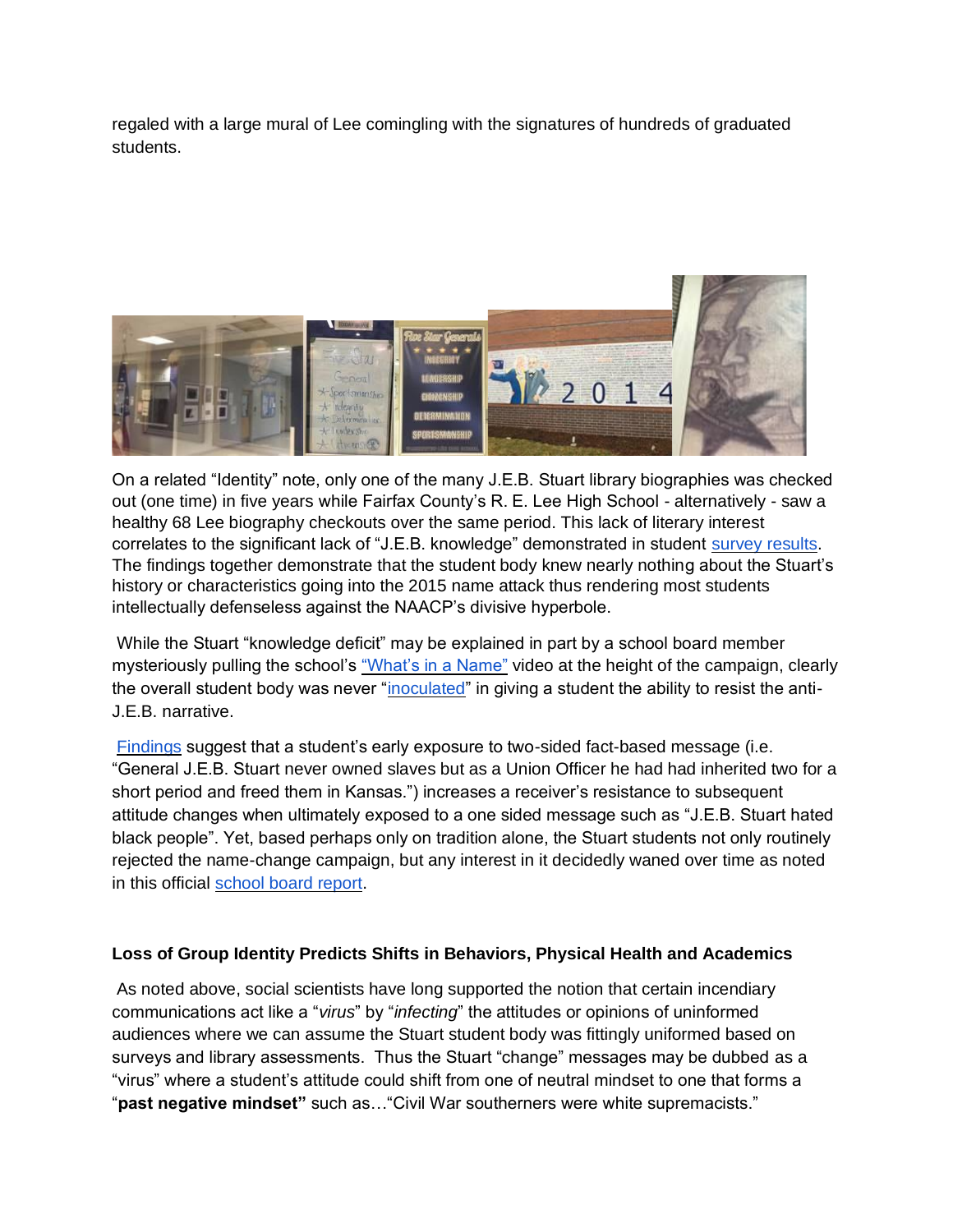Remember Zimbardo predicted that "past negative mindset" students would likely be *More Aggre*ssive and *Anxious*; *more depressed*; less stable, *less friendly*, have *lower self esteem, less energy* and *higher tempers* than their past **positive mindset peers**. Many of these same symptoms may also be seen as part of the NIMS PTSD or Anxiety [disorders](https://www.nimh.nih.gov/health/topics/anxiety-disorders/index.shtml) which include substance abuse and behavior issues.

#### **Stuart Behavior & Alcohol, Tobacco, Other Drug Offenses Before & After Campaign**

| Disorderly Or Disruptive Behavior Offenses | 38 | 52 |

Using these theories and disorders as context, we can look at Stuart's before and after results of on the measures of Behavior and Substance Abuse as correlated to J.E.B.'s sudden loss of group identity as seen in the yearbook examples and vulnerability to "virus" messaging as seen in the survey/library works. In considering the 2014-15 (before campaign) and 2015-16 (after campaign) results we can see that Alcohol, Tobacco and Other Drug Offenses jumped 177% year over year while Stuart student's Disorderly/Disruptive Behavior rose 37%. (Source: [http://schoolprofiles.fcps.edu\)](http://schoolprofiles.fcps.edu/)

#### **Stuart Physical Health Before and After Campaign**

The Institute of Mental Heath [suggests](https://www.nimh.nih.gov/health/topics/post-traumatic-stress-disorder-ptsd/index.shtml) traumatized teens may suffer PTSD/Anxiety symptoms for months. The **Arousal** or **Reactivity** measure provides that students under attack will feel increased tenseness, fatigue or have difficulty sleeping. As a proxy for the Physical Health – where lack of sleep [impacts athletic performance](http://www.livestrong.com/article/366526-exercise-lack-of-sleep/) - Cardio Scores may be measured from first year students entering Stuart in 2014/15 against the first year students who entered in 2015/16 during a full "virus"/name change campaign. As a comparative baseline, Fairfax County Cardio averages over the same period are offered.

Data demonstrates that students suffered a significant downward trend in cardio scores among those students entering the community during the "virus" attack as compared to those from the year before the attack. While the Boy's group drops off represent a combined **-6 and -7.9** points year over year same school vs. county average, the J.E.B. girls scores drop a significant -**16**  and -**14.7** points vs. pre attack averages vs. previous County and Stuart scores. It is important to note that studies in **conformity find** that young females are highly vulnerable to the powers of peer pressure and conformity especially where the topic is complex. In cases like the Stuart campaign, research suggests that young females will more likely look to others to model solutions or expected behaviors as opposed to taking an individually thought out path of action.

## **Stuart Academics Before and After Campaign – Avoidance, Arousal & Cognition**

The NIMH [suggests](https://www.nimh.nih.gov/health/topics/post-traumatic-stress-disorder-ptsd/index.shtml) that symptoms of PTSD/Anxiety may enhance a student's *Avoidance* of places or events that are reminders of a traumatic experience or in avoiding thoughts or feelings related to a traumatic event. These measures suggest that some Stuart students would avoid a hyperbolic lessons or topics of the change campaign such as Virginia History or Social Science.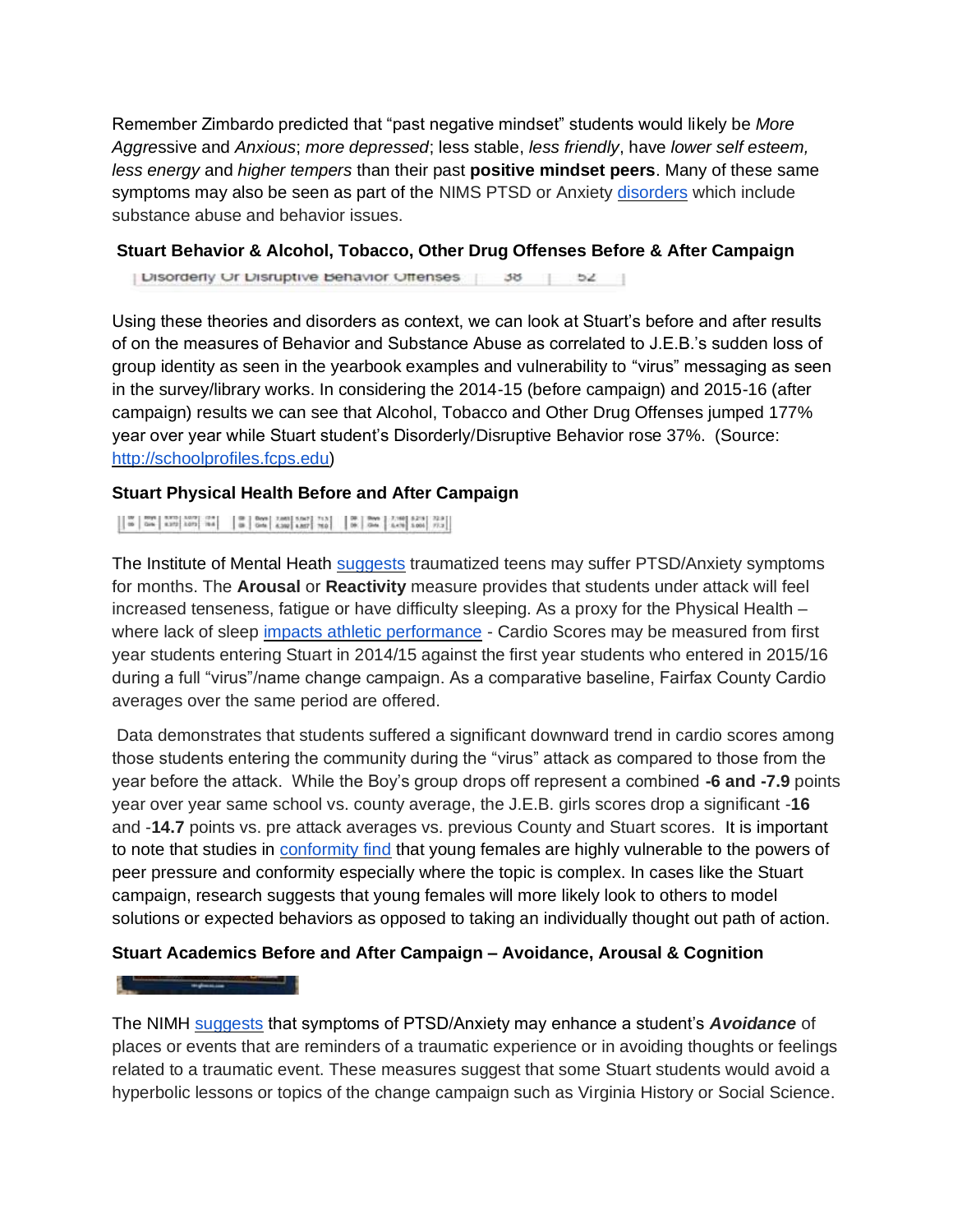Evidence details that certain Stuart teachers went beyond approved lesson plans and overemphasized the NAACP-campaign topics.

A [newspaper report](http://www.fairfaxtimes.com/articles/j-e-b-stuart-high-school-debates-school-name-change/article_a032a42a-2452-11e6-9f7c-57281ee9e658.html) details what could be considered a student **Arousal** *response* to a teacher's "modified" Virginia history lesson. It's called modified as no evidence exists to tie in the naming of the school as a protest to the federal integration laws in either the assigned school history book, in the formal lesson plans made available via FOIA or among experts on the topic:

*"[S]enior Anna Rowan first learned the details of where her school's name came from when she took a history of the Americas class in 11th grade. Rowan says she was already aware that*  James Ewell Brown Stuart fought as Confederate general during the Civil War, but it wasn't until *she took that history class that she heard her high school had received its moniker in the 1950s as a protest to federal efforts to integrate schools. That realization inspired Rowan, her classmate Lydia Ananuel, and three other J.E.B. Stuart High School students to start a campaign to change their school's name. Since they launched their efforts with a video shown during their film class in June 2015, the students' push to rename J.E.B. Stuart High School gained both local and national attention until the Fairfax County Public Schools (FCPS) board agreed to explore the possibility of a change in February."*

The third Anxiety measure *Cognition* could be expected to impact a student's ability to remember key features of the traumatic event; or in creating negative thoughts about oneself or the world (similar to a "Past negative mindset"); or in carrying distorted guilt or blame feelings or showing a reduced interest in once-enjoyable activities; perhaps student's 'turning off" to their once positive history lessons.

**Impact on J.E.B. Stuart Virginia History/Social Science Grades** (Source: [https://goo.gl/DlxNxm\)](https://goo.gl/DlxNxm)

Stuart produced the lowest **Virginia History** pass rate in the County in 2013/14 at **84%** and by 2015/16 - during the height of the attack pass rates fell to **81%.** Meanwhile, both of the school's World History course pass rates went up resulting in an **8%** *divergent spread* between Virginia History vs. World History pass rates. This divergent trend suggests that the Virginia course isn't being taught routinely, that course material changed or that students are experiencing the "Avoidance" to the subject *as predicted by the Anxiety reaction*. We can see the evidence of change in class teaching as detailed in the 2015 news coverage (above) when elements of the NAACP's "change" material (Va. Racism/White Supremacy, Bad School Board, etc.) made it into Stuart's Virginia History coursework.

## **Did the addition of "Change" campaign material correlate to a Racial Divide at Stuart?**

2015/16 2013/14 2014/15

Virginia requires students complete year end standardized tests in History and Social Science. These results may be compared year over year and school by school. On this finding we used nearby confederate themed R. E. Lee H.S. as a reasonable comparison. With polarizing race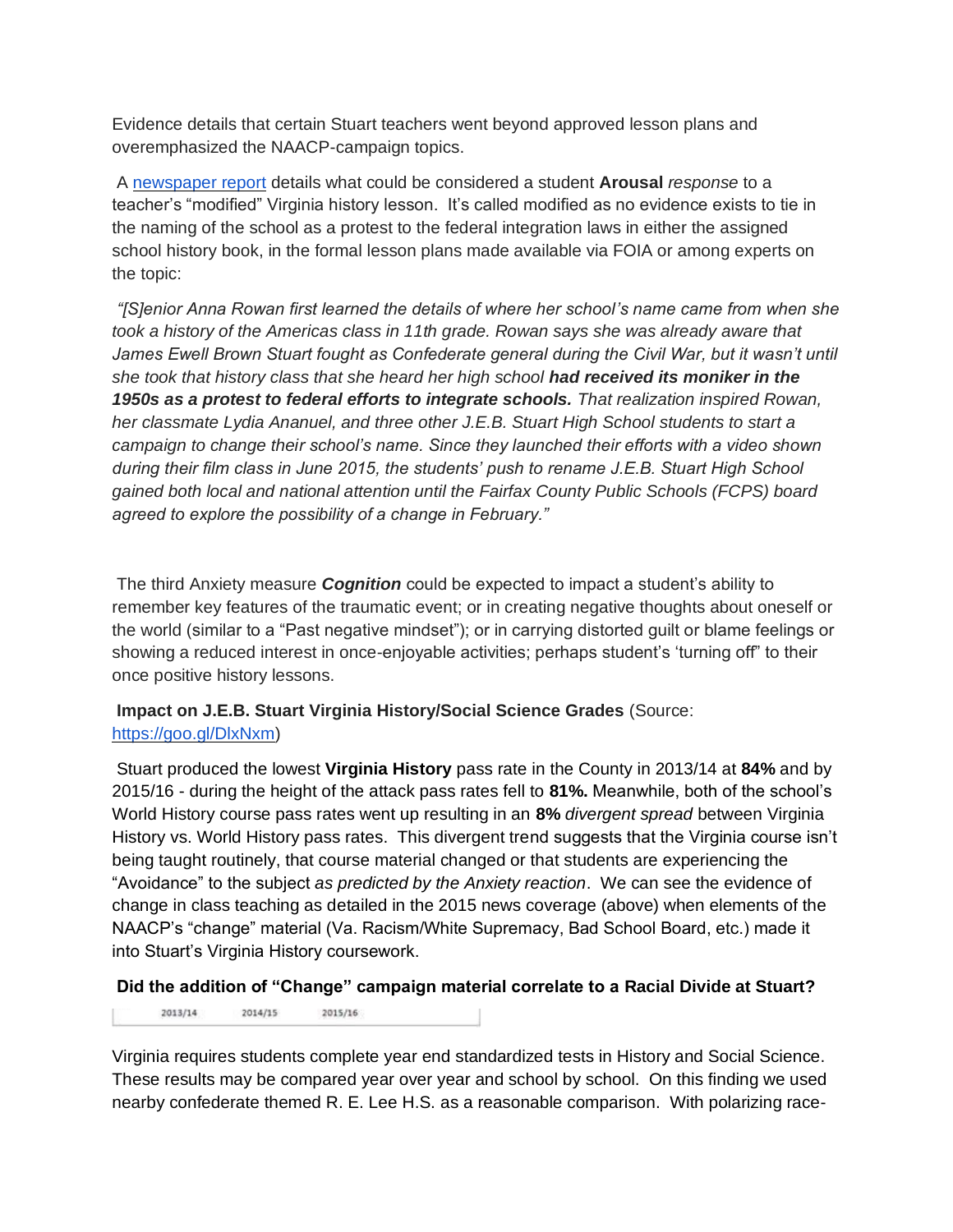based messaging suggesting J.E.B. Stuart was a "White Supremacist" or that the 1958 Fairfax School Board worked to 'intimidate black students via the name selection' making its way into Stuart the Zimbardo or Anxiety predictions suggest that we would expect to see a pass rate drop off in pass rate among Stuart's Black students (N=207) relative to Lee's Black students (N=256) who did not experience such divisive rhetoric. Overall, we see that Lee performs better than Stuart overall on the History/S.S. SOL tests.

However when racial groups are identified we see a couple of interesting occurrences. First, in 2014/15 both Stuart's Black and White students performed better than Lee's Black and White Students despite the overall better performance by Lee on these subjects. However, a full year into the change campaign we see significant changes. First, Stuart's Black students suffered the largest pass rate drop at -7%; the largest percentage loss in the county. Meanwhile, Stuart's White students went the opposite way and gained +4% thus providing for an one year 11% divergence creating a 13% gap between the groups which previously – in 2014/15 – had only a 2% difference.

During the same period, both of Lee's Black and White student's pass rates went up exactly the same in gaining +5% year over year. This strong parallel suggests there was consistency in the History/S.S. teaching method and/or class room materials presented at Lee.

## **Did the "Change" campaign correlate to Behavior or Substance Abuse changes?**

The PTSD/Anxiety and Zimbardo "Past Negative Mindset" predictions suggest that students caught in the change campaign would experience Type 1) Behavior or Type 2) Substance Abuse issues. In examining Stuart we can again compare Lee to Stuart regarding the trends and differences in student's use of **Alcohol, Tobacco** and their **Drug** and **Disorderly/Disruptive Behavior** offenses.

mannerit or mainhine neiranni Arienses | M | IL | ......

Looking at year over year differences each school registered increases in each of the Type 1 and Type 2 events with Stuart seeing a **+177%** jump in Type 1 and a **+37%** in Type 2 offenses. Meanwhile Lee experienced moderate increases in Type 1 at **+31%** and Type 2 at **+13%.**

While there may be other, non-change influences promoting differences in each school's increases in each type of offense, the percentage jump in Stuart's "offenses" dwarfs Lee's by +146% and +34% respectively. This rapid increase strongly suggests that an anxiety producing *event* took place at Stuart that radically altered the year-over-year offense numbers.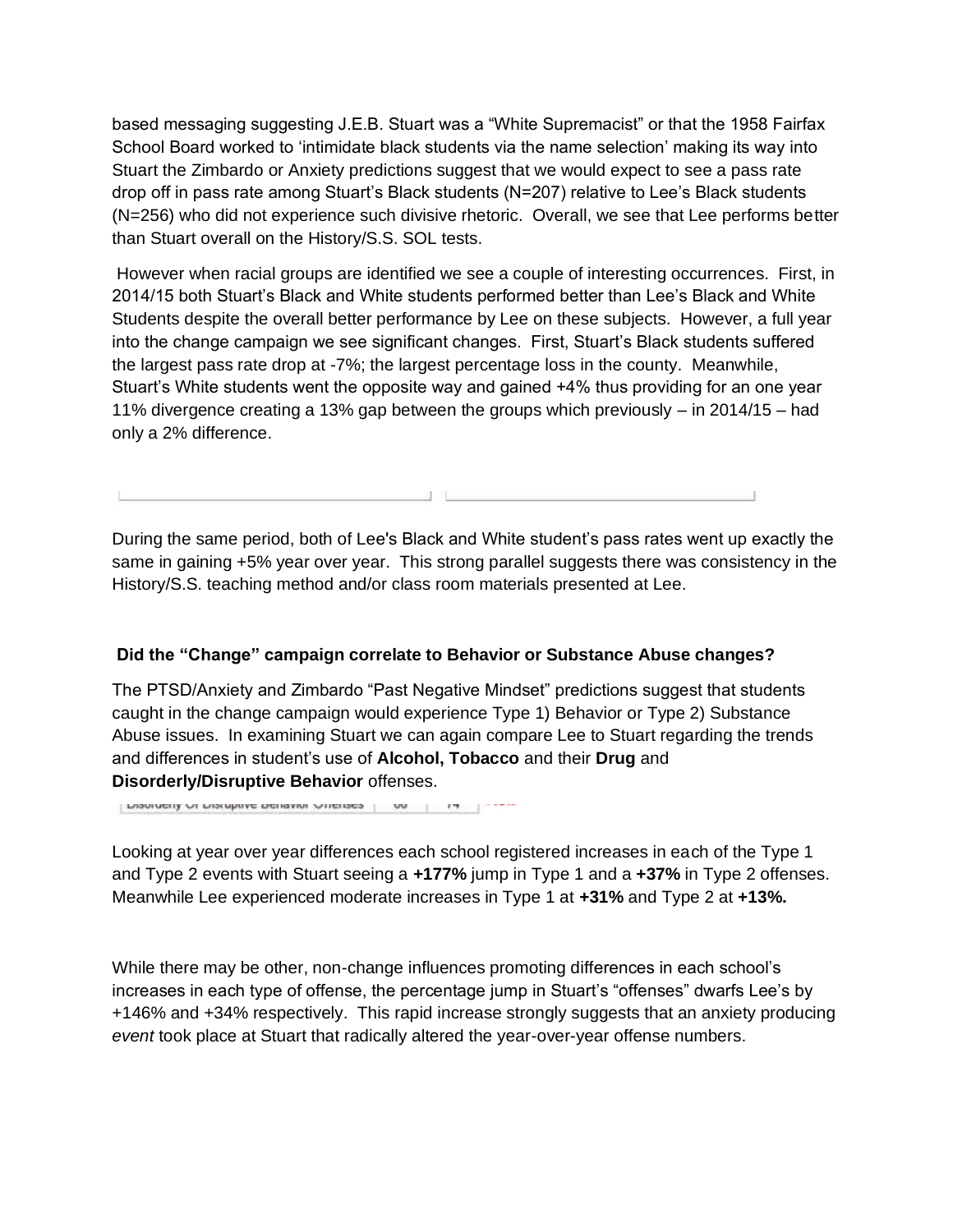# **Did the introduction of "Change" campaign correlate to "Absence" or "Dropout" changes?**

A key characteristic of the Anxiety disorder is "avoidance" of an event-related issue while Zimbardo's "Past Negative Mindset" suggests affected students would have less energy, more depression and would have less consideration of "*future consequences*".

The differences between Stuart and Lee's "absence" and "drop-out rates" might suggest the presence of an Anxiety and/or Past Negative producing event at either school when looking at year over year changes between schools. Lee H.S., in this measure, should be considered the baseline of a normal school due, in part, to its more consistent History/S.S. SOL pass rate findings and its less radical rise in "offenses" (among others) while still being a "Confederate Themed" Fairfax Co. High School.

What we see is that Lee's year over year "aggressive / more that 20% missed" absence rate for Black Students went down **-3.2%** while Stuart's went up **+9.1%** over the same period thus producing a noteworthy 12.3% "severe absence" gap between the schools. Interestingly, Stuart's "White" students – once logging more "severe" absences than their Black peers in 2014/2015 – were overtaken in 2015/2016 by the Black students who jumped ahead by +2.9% during the name change campaign year.

In looking at dropouts, we see that Lee had a decrease in dropouts **-.2%** dropout while Stuart experienced a **+2.7%** increase year over year again suggesting there was a significant event – or series of events - at Stuart compared to Lee which triggered elements of both the Anxiety and/or the "Past Negative Mindset" outcomes.

## **Summary**

The year over year pre/post NAACP-sponsored "name change" campaign findings suggest that the divisive rhetoric had a significant and measurable detrimental impact on the Stuart student's physical, mental and academic measures as provided by the Fairfax County and Virginia State academic data.

When considering negative impacts on race, clearly Black students suffered more negatively under the NAACP's narrative than other racial groups when looking at both intra-and-inter school (Stuart vs. Lee) findings. Moreover, in that the majority of the anti-name campaign rhetoric (such as John Brown was an African American and that JEB Stuart was a "traitor" and "hated black people") was so unapologetically wrong, unproven or bombastic such that nearly 90 percent of Stuart students who did not vote to change the name in the spring of 2016. Indeed, such divisive rhetoric by the spring of 2017 reduced the numbers of students who would even "opt into" neutrally engaging with the NAACP-sponsored student activists called "Student's for Change" as demonstrated in an official school board committee [report.](https://www.fcps.edu/sites/default/files/media/pdf/Subcommittee%202%20Report%201.pdf)